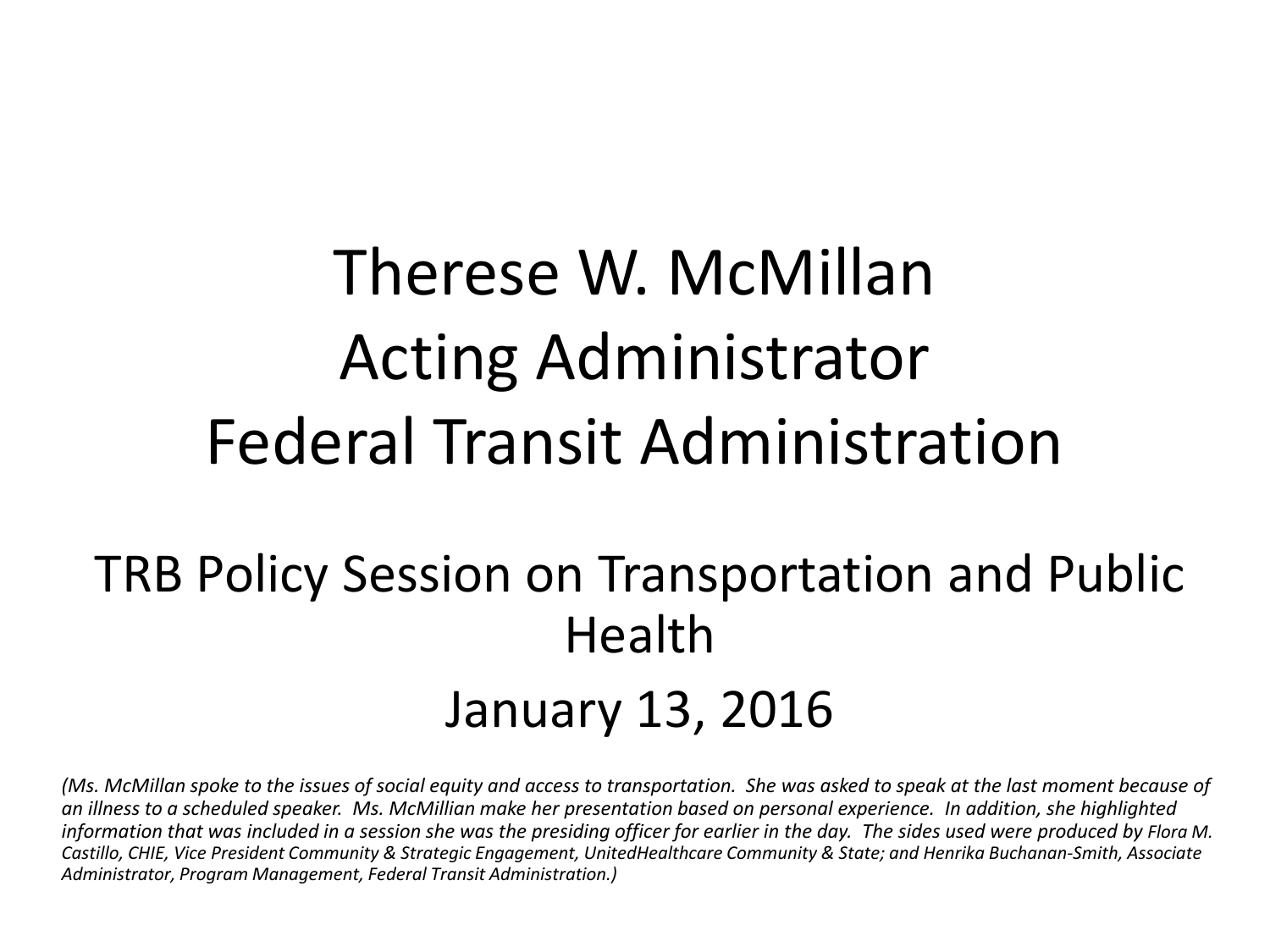

#### **Social and economic factors account for 40% of the factors influencing length of life and quality of life.**

**4 out of 5 physicians think patients unmet social needs lead to worse health outcomes and are as important to address as medical conditions\***

**Transportation**



**Training**

**Financial Assistance & Education**



**Programs Jobs**

\* Robert Wood Johnson Foundation, University of Wisconsin Population Health Institute School of Medicine and Public Health.

2 Proprietary Information of UnitedHealth Group. Do not distribute or reproduce without express permission of UnitedHealth Group.



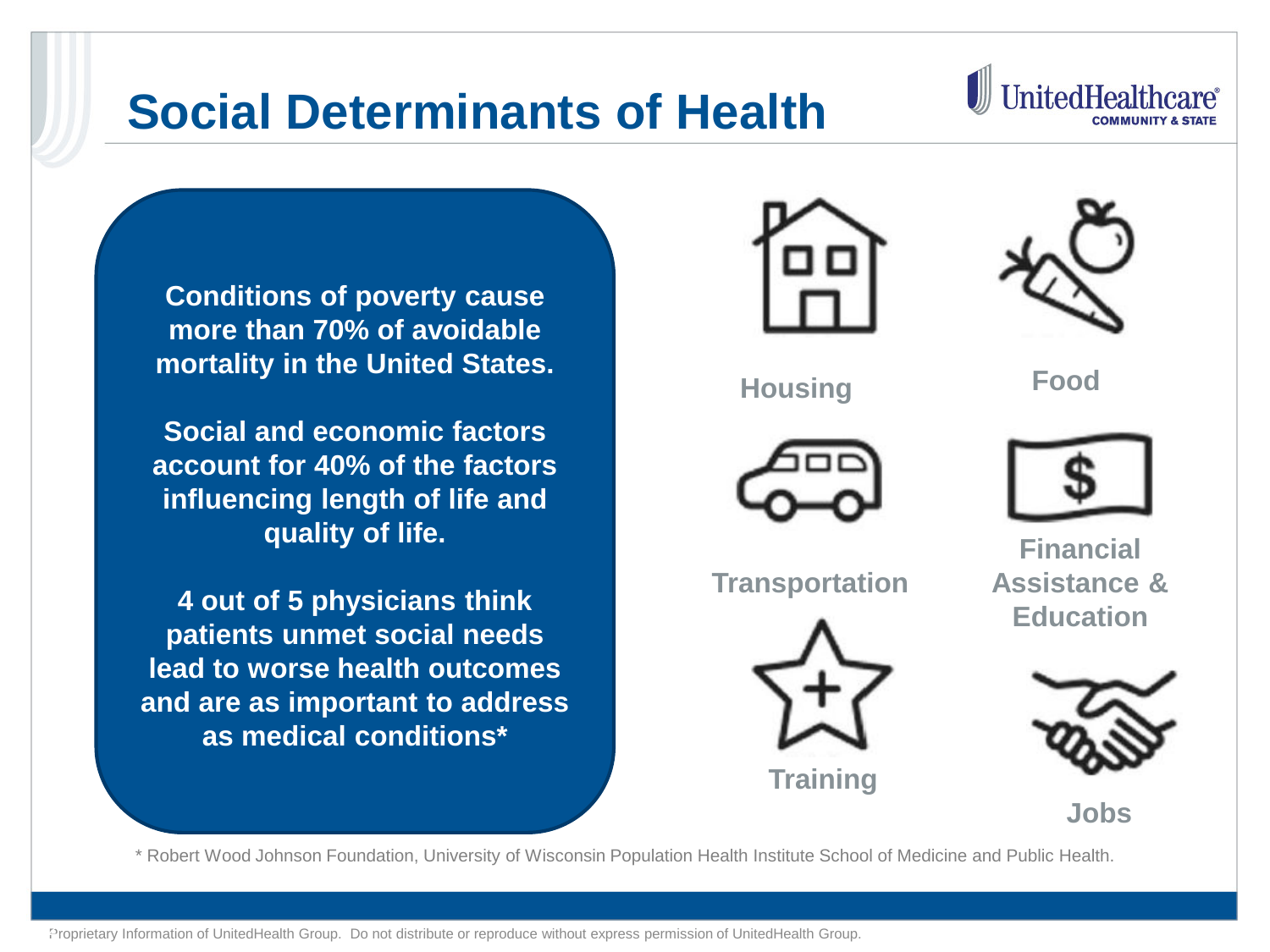#### **Transportation Impact on Health**



- **Primary Care –** Rides must be scheduled 72 hour advanced; as a result many high risk members with acute needs go to ER for non-emergent care
- **Healthy food** ~23.5M Americans lack access to a supermarket within 1 mile of their home, and in ~20% of rural counties, the majority of residents live more than 10 miles from a supermarket
- **Stable employment** More than ~700K Americans do not have a car and lack access to public transportation, making them less likely to find and keep jobs
- **Job interviews** A survey of 800 homeless individuals found that ~21% had missed a job interview due to difficulties with transportation
- **Other social support** Lack of transportation limits access to other critical social services, such as government-funded benefits, day care, shelters, etc.



Confidential Property of UnitedHealth Group. Do not distribute or reproduce without express permission of UnitedHealth Group.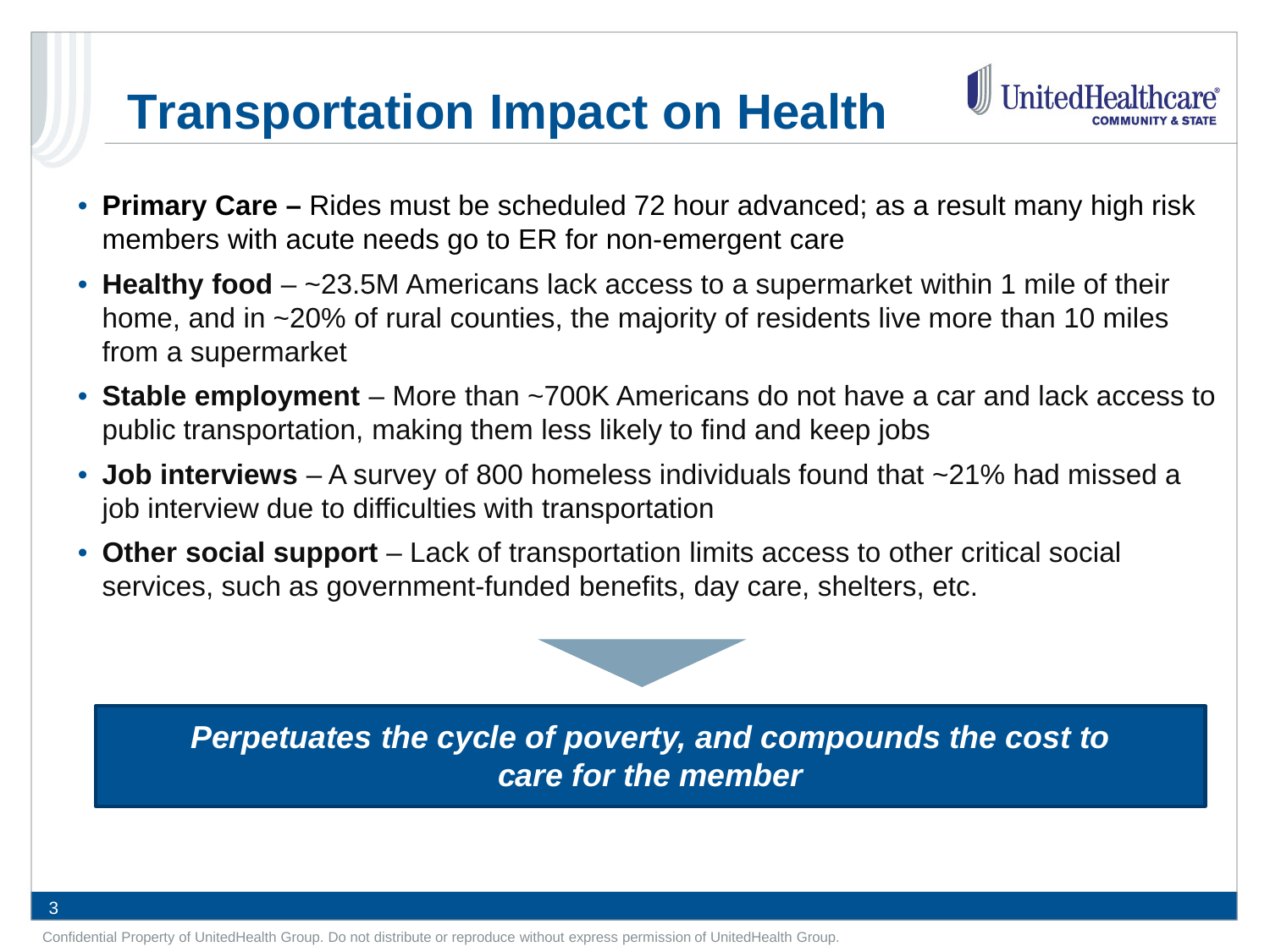## **Rides to Wellness Vision and Goals**

ł

**Through rides people and community health thrive**

- Improve healthcare access
- Reduce healthcare costs
- Leverage public transportation assets and services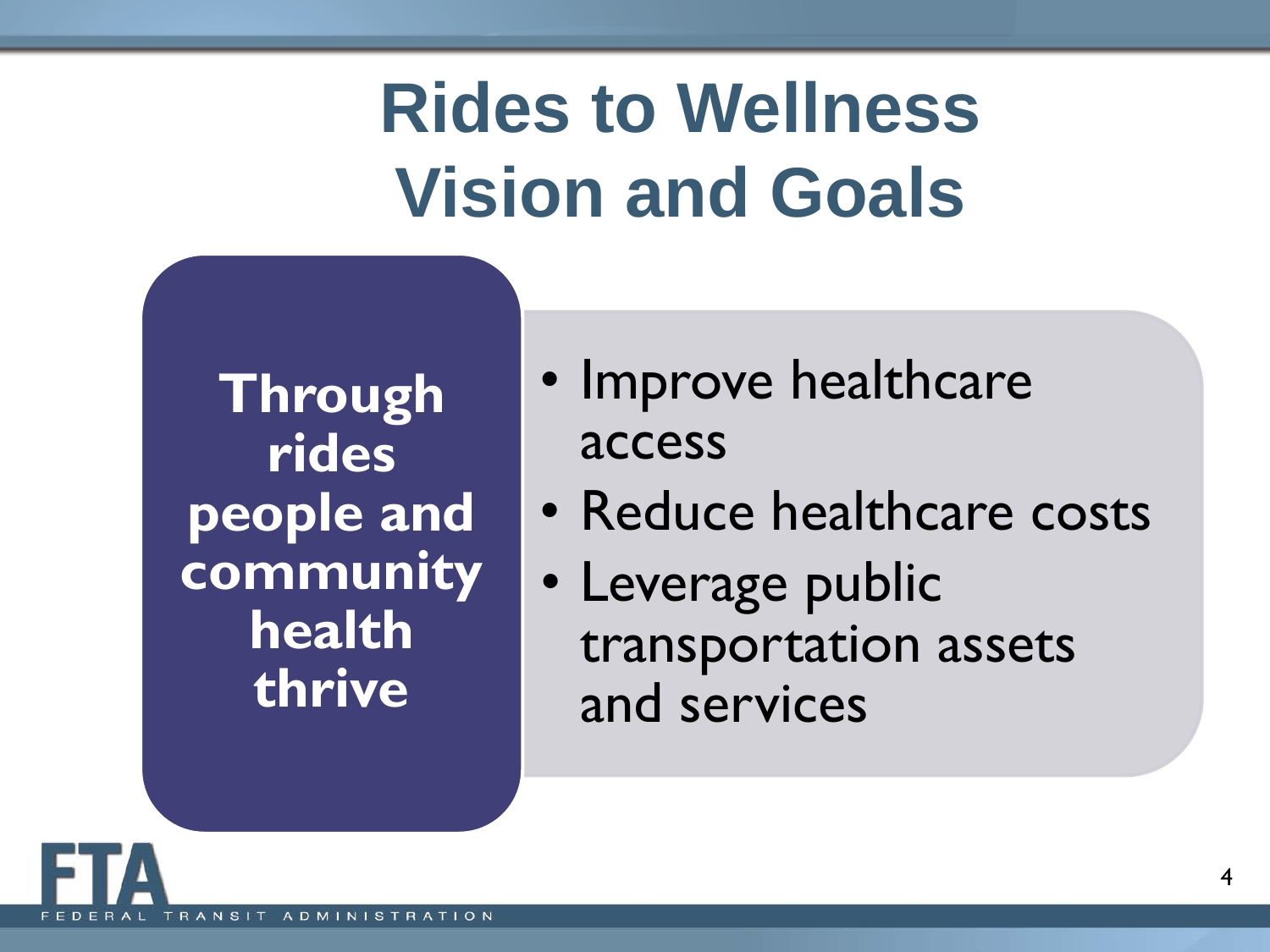## Compelling Need

Almost 80% of healthcare costs (\$2.1T) are associated with chronic conditions. Access to screenings for chronic conditions can make a difference. The Affordable Care Act mandates 15 different preventive screens.

Missed appointments are a major issue for healthcare: reduced revenues, wasted staff time, create artificial access problems, and negatively affect patient care.

18% of patients discharged from the hospital are readmitted within 30 days, 1/3 within 90 days. Medicare spends \$15B annually for hospital readmissions.

Medical appointments occur during off-peak hours when there is excess transit capacity and underutilized vehicles.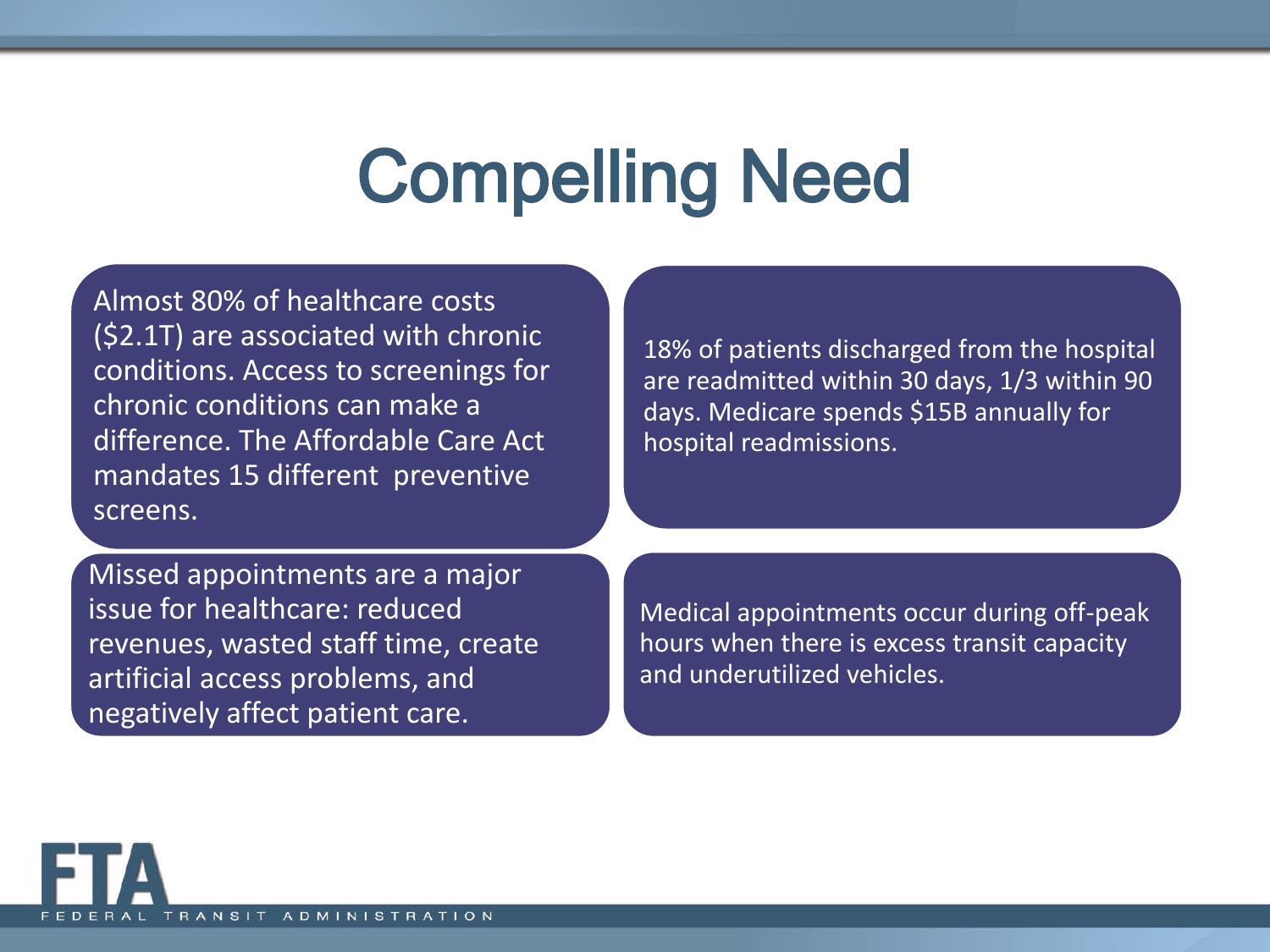# Benefits of Health and Transportation Initiative: Win -Win



Health equity resulting from reduced health disparities

Better health access resulting in fewer missed appointments, reduced healthcare costs for providers and improved health for people.

New Public Transit riders and partnerships with Healthcare providers and insurers

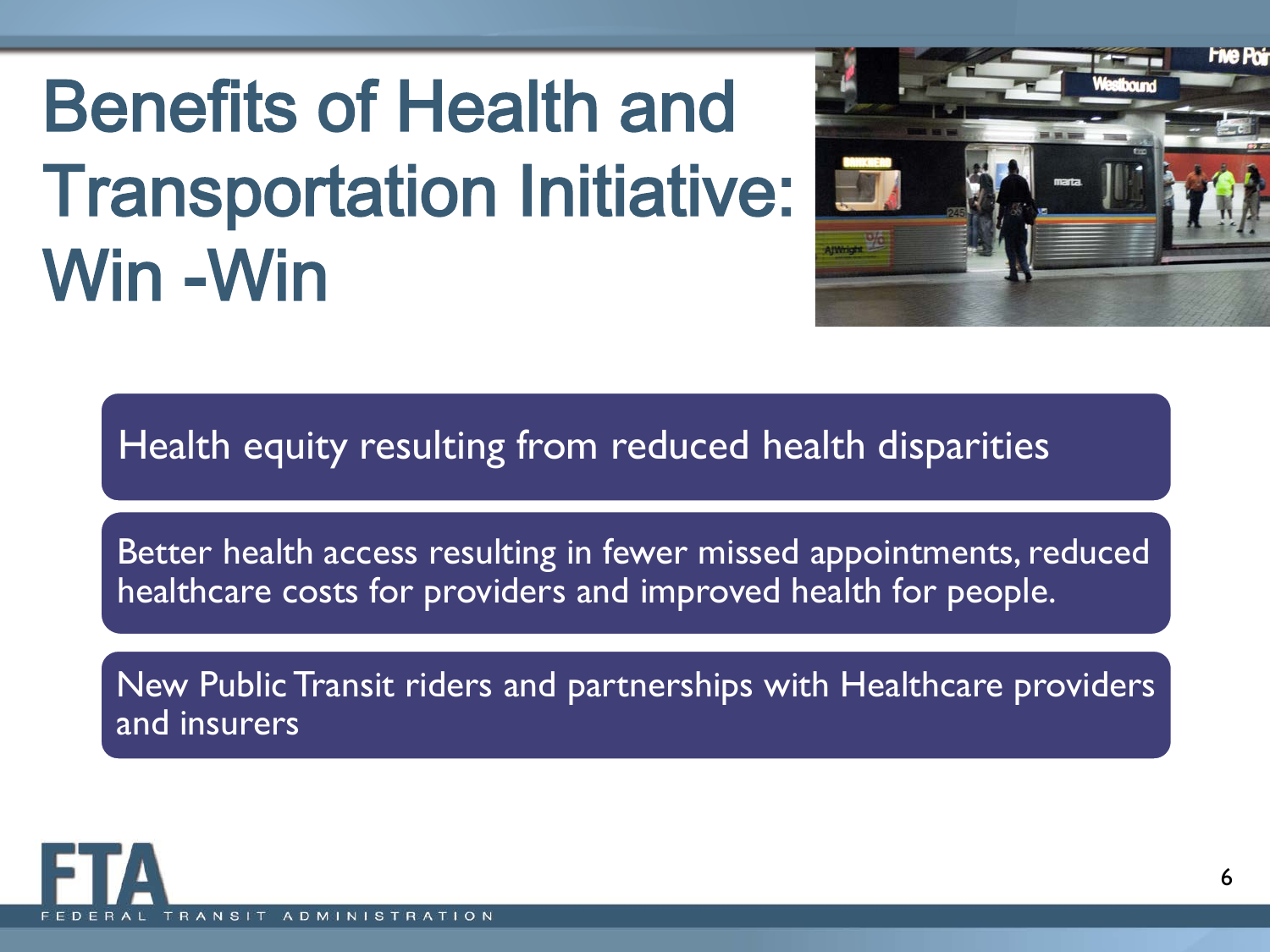

#### Flora M. Castillo, CHIE Vice President Community & Strategic Engagement UnitedHealthcare Community & State

7Proprietary Information of UnitedHealth Group. Do not distribute or reproduce without express permission of UnitedHealth Group.